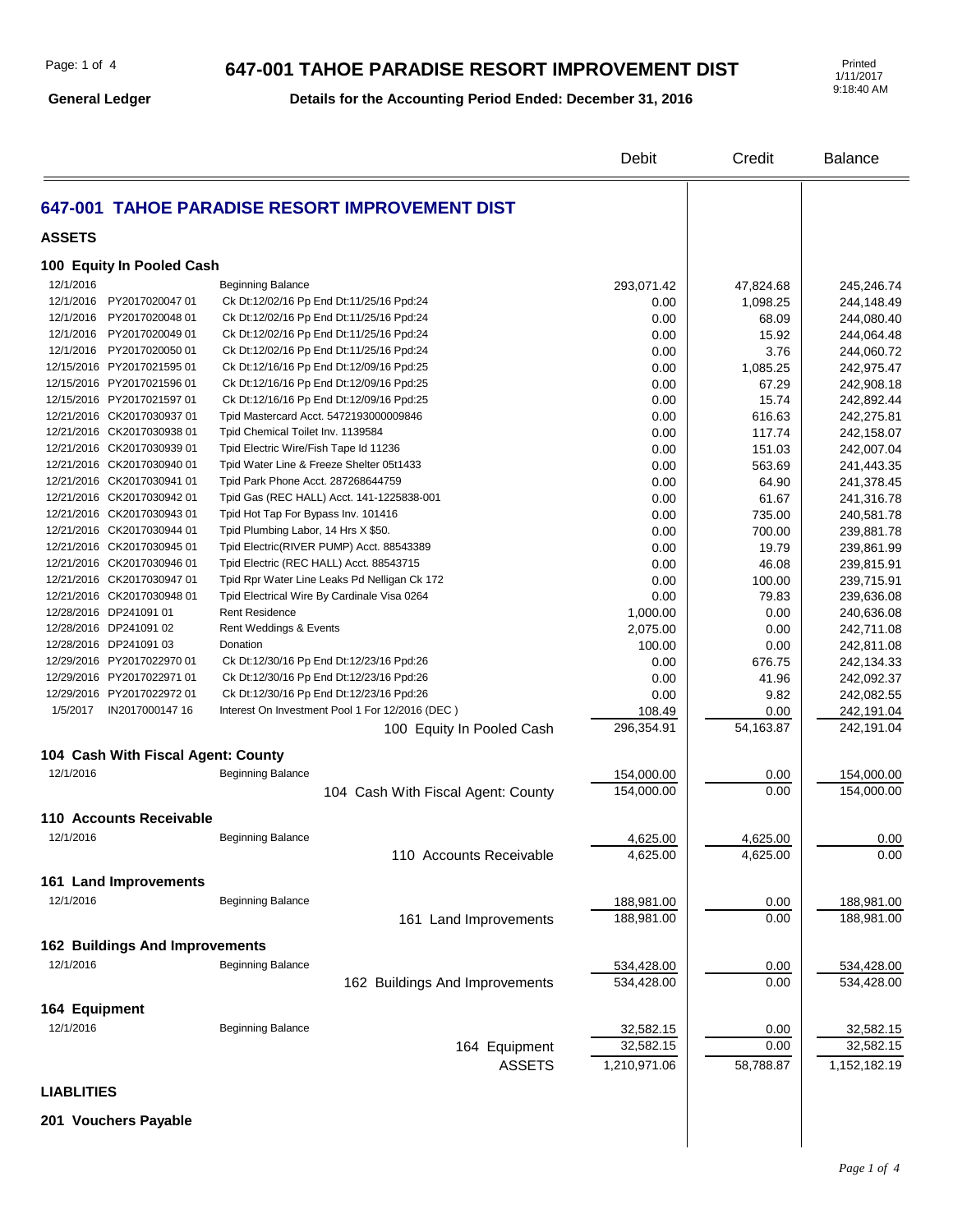**General Ledger**

#### **Details for the Accounting Period Ended: December 31, 2016**

|                                                          |                                                                            | Debit        | Credit                   | <b>Balance</b>                 |
|----------------------------------------------------------|----------------------------------------------------------------------------|--------------|--------------------------|--------------------------------|
| 12/1/2016                                                | <b>Beginning Balance</b>                                                   | 29,483.68    | 29,483.68                | 0.00                           |
| 12/31/2016 MT844100201706                                | Month Total                                                                | 3,256.36     | 3,256.36                 | 0.00                           |
|                                                          | 201 Vouchers Payable                                                       | 32,740.04    | 32,740.04                | 0.00                           |
| 207 Salaries And Benefits Payable                        |                                                                            |              |                          |                                |
| 12/1/2016                                                | <b>Beginning Balance</b>                                                   | 2,431.80     | 2,431.80                 | 0.00                           |
|                                                          | 207 Salaries And Benefits Payable                                          | 2,431.80     | 2,431.80                 | 0.00                           |
|                                                          | <b>LIABLITIES</b>                                                          | 35,171.84    | 35,171.84                | 0.00                           |
| <b>FUND BALANCE</b>                                      |                                                                            |              |                          |                                |
| 310 Fund Balance Reserved: General                       |                                                                            |              |                          |                                |
| 12/1/2016                                                | <b>Beginning Balance</b>                                                   | 0.00         | 157,000.00               | $-157,000.00$                  |
|                                                          | 310 Fund Balance Reserved: General                                         | 0.00         | 157,000.00               | $-157,000.00$                  |
| 350 Fund Balance Unreserved Undesignated                 |                                                                            |              |                          |                                |
| 12/1/2016                                                | <b>Beginning Balance</b>                                                   |              |                          |                                |
|                                                          |                                                                            | 0.00<br>0.00 | 207,160.88<br>207,160.88 | $-207,160.88$<br>$-207,160.88$ |
|                                                          | 350 Fund Balance Unreserved Undesignated                                   |              |                          |                                |
| 395 Investment In General Fixed Assets                   |                                                                            |              |                          |                                |
| 12/1/2016                                                | <b>Beginning Balance</b>                                                   | 0.00         | 755,991.15               | $-755,991.15$                  |
|                                                          | 395 Investment In General Fixed Assets                                     | 0.00         | 755,991.15               | $-755,991.15$                  |
| <b>400 Budget Clearing Account</b>                       |                                                                            |              |                          |                                |
| 12/1/2016                                                | <b>Beginning Balance</b>                                                   | 118,700.00   | 118,700.00               | 0.00                           |
|                                                          | 400 Budget Clearing Account                                                | 118,700.00   | 118,700.00               | 0.00                           |
| 402 Legislative Revision                                 |                                                                            |              |                          |                                |
| 12/1/2016                                                | <b>Beginning Balance</b>                                                   | 118,700.00   | 0.00                     | 118,700.00                     |
|                                                          | 402 Legislative Revision                                                   | 118,700.00   | 0.00                     | 118,700.00                     |
| 411 Actual Revenues                                      |                                                                            |              |                          |                                |
| 12/1/2016                                                | <b>Beginning Balance</b>                                                   | 4,975.00     | 81,192.38                | $-76,217.38$                   |
| 12/28/2016 DP241091 01                                   | <b>Rent Residence</b>                                                      | 0.00         | 1,000.00                 | $-77,217.38$                   |
| 12/28/2016 DP241091 02                                   | Rent Weddings & Events                                                     | 0.00         | 2,075.00                 | $-79,292.38$                   |
| 12/28/2016 DP241091 03                                   | Donation                                                                   | 0.00         | 100.00                   | $-79,392.38$                   |
|                                                          | Interest On Investment Pool 1 For 12/2016 (DEC)                            | 0.00         | 108.49                   | $-79,500.87$                   |
|                                                          | 411 Actual Revenues                                                        | 4,975.00     | 84,475.87                | $-79,500.87$                   |
| 423 Transfers: CAO                                       |                                                                            |              |                          |                                |
| 12/1/2016                                                | <b>Beginning Balance</b>                                                   | 0.00         | 118,700.00               | $-118.700.00$                  |
|                                                          | 423 Transfers: CAO                                                         | 0.00         | 118,700.00               | $-118,700.00$                  |
| 431 Expenditures                                         |                                                                            |              |                          |                                |
| 12/1/2016                                                | <b>Beginning Balance</b>                                                   | 41,131.52    | 0.00                     | 41,131.52                      |
| 12/1/2016 PY2017020047 01                                | Ck Dt:12/02/16 Pp End Dt:11/25/16 Ppd:24                                   | 1,098.25     | 0.00                     | 42,229.77                      |
| PY2017020048 01<br>12/1/2016                             | Ck Dt:12/02/16 Pp End Dt:11/25/16 Ppd:24                                   | 68.09        | 0.00                     | 42,297.86                      |
| 12/1/2016 PY2017020049 01                                | Ck Dt:12/02/16 Pp End Dt:11/25/16 Ppd:24                                   | 15.92        | 0.00                     | 42,313.78                      |
| 12/1/2016 PY2017020050 01                                | Ck Dt:12/02/16 Pp End Dt:11/25/16 Ppd:24                                   | 3.76         | 0.00                     | 42,317.54                      |
| 12/15/2016 PY2017021595 01                               | Ck Dt:12/16/16 Pp End Dt:12/09/16 Ppd:25                                   | 1,085.25     | 0.00                     | 43,402.79                      |
| 12/15/2016 PY2017021596 01                               | Ck Dt:12/16/16 Pp End Dt:12/09/16 Ppd:25                                   | 67.29        | 0.00                     | 43,470.08                      |
| 12/15/2016 PY2017021597 01                               | Ck Dt:12/16/16 Pp End Dt:12/09/16 Ppd:25                                   | 15.74        | 0.00                     | 43,485.82                      |
| 12/19/2016 TPID20170059 01                               | Tpid Mastercard Acct. 5472193000009846                                     | 616.63       | 0.00                     | 44,102.45                      |
| 12/19/2016 TPID20170060 01                               | Tpid Chemical Toilet Inv. 1139584                                          | 117.74       | 0.00                     | 44,220.19                      |
| 12/19/2016 TPID20170061 01                               | Tpid Electric Wire/Fish Tape Id 11236                                      | 151.03       | 0.00                     | 44,371.22                      |
| 12/19/2016 TPID20170062 01                               | Tpid Water Line & Freeze Shelter 05t1433                                   | 563.69       | 0.00                     | 44,934.91                      |
| 12/19/2016 TPID20170063 01                               | Tpid Park Phone Acct. 287268644759                                         | 64.90        | 0.00                     | 44,999.81                      |
| 12/19/2016 TPID20170064 01                               | Tpid Gas (REC HALL) Acct. 141-1225838-001                                  | 61.67        | 0.00                     | 45,061.48                      |
| 12/19/2016 TPID20170065 01<br>12/19/2016 TPID20170066 01 | Tpid Hot Tap For Bypass Inv. 101416<br>Tpid Plumbing Labor, 14 Hrs X \$50. | 735.00       | 0.00                     | 45,796.48                      |
|                                                          |                                                                            | 700.00       | 0.00                     | 46,496.48                      |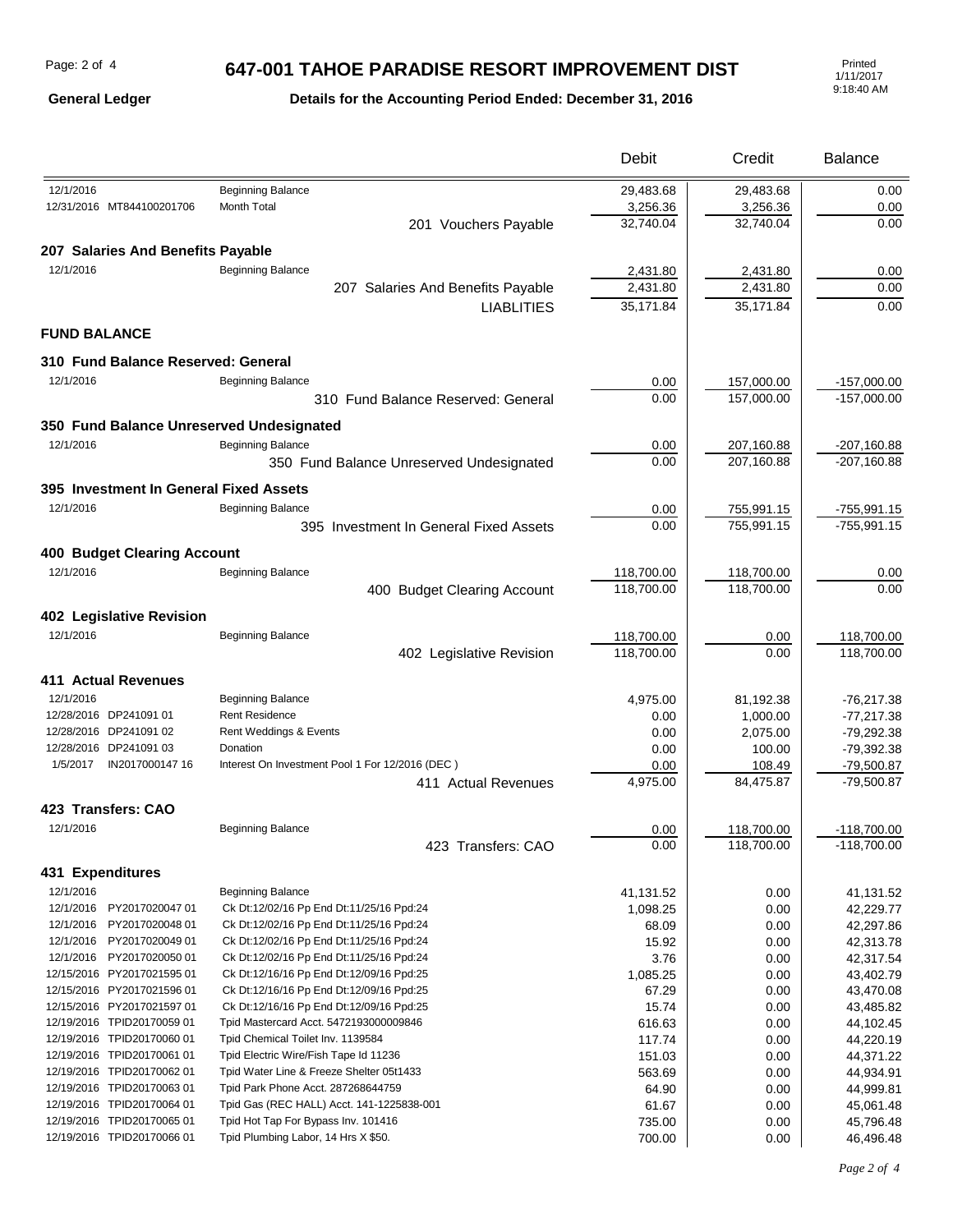1/11/2017 9:18:40 AM

#### **General Ledger**

### **Details for the Accounting Period Ended: December 31, 2016**

|                            |                                                | Debit        | Credit       | <b>Balance</b>  |
|----------------------------|------------------------------------------------|--------------|--------------|-----------------|
| 12/19/2016 TPID20170067 01 | Tpid Electric(RIVER PUMP) Acct. 88543389       | 19.79        | 0.00         | 46,516.27       |
| 12/19/2016 TPID20170068 01 | Tpid Electric (REC HALL) Acct. 88543715        | 46.08        | 0.00         | 46,562.35       |
| 12/19/2016 TPID20170069 01 | Tpid Rpr Water Line Leaks Pd Nelligan Ck 172   | 100.00       | 0.00         | 46,662.35       |
| 12/19/2016 TPID20170070 01 | Tpid Electrical Wire By Cardinale Visa 0264    | 79.83        | 0.00         | 46,742.18       |
| 12/29/2016 PY2017022970 01 | Ck Dt:12/30/16 Pp End Dt:12/23/16 Ppd:26       | 676.75       | 0.00         | 47,418.93       |
| 12/29/2016 PY2017022971 01 | Ck Dt:12/30/16 Pp End Dt:12/23/16 Ppd:26       | 41.96        | 0.00         | 47,460.89       |
| 12/29/2016 PY2017022972 01 | Ck Dt:12/30/16 Pp End Dt:12/23/16 Ppd:26       | 9.82         | 0.00         | 47,470.71       |
|                            | 431 Expenditures                               | 47,470.71    | 0.00         | 47,470.71       |
|                            | <b>FUND BALANCE</b>                            | 289,845.71   | 1,442,027.90 | $-1,152,182.19$ |
|                            | 647-001 TAHOE PARADISE RESORT IMPROVEMENT DIST | 1,535,988.61 | 1,535,988.61 | 0.00            |
|                            |                                                |              |              |                 |